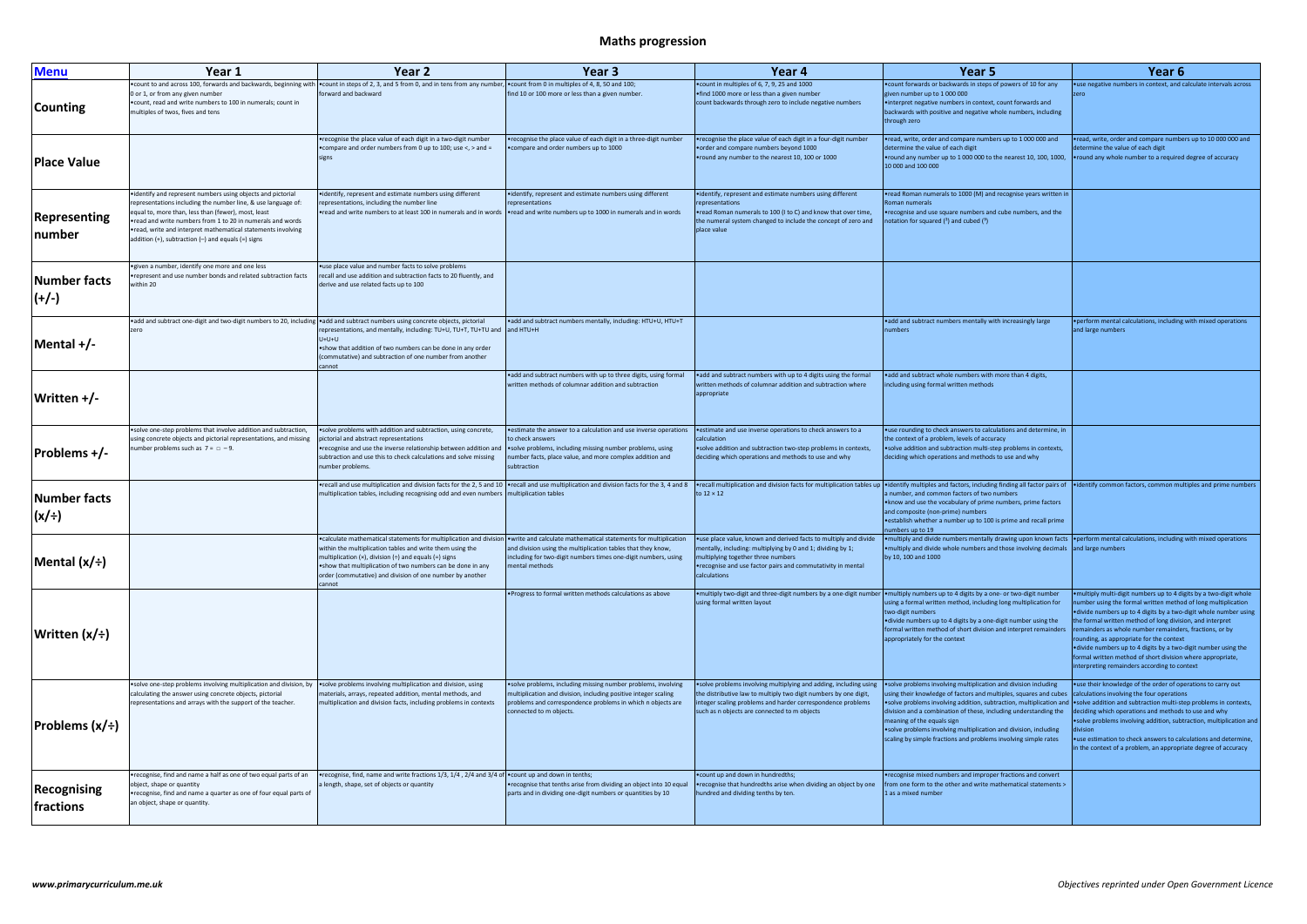## **Maths progression**

| <b>Menu</b>                           | Year 1                                                                                                                                                                                             | Year <sub>2</sub>                                                                                                                                                                                                                                                                                                                                        | Year <sub>3</sub>                                                                                                                                                                                                                                 | Year <sub>4</sub>                                                                                                                                                                                                                                                                                                                                          | Year <sub>5</sub>                                                                                                                                                                                                                                                                                                     | Year <sub>6</sub>                                                                                                                                                                                                                                                                                                                                                                                                                                                                            |
|---------------------------------------|----------------------------------------------------------------------------------------------------------------------------------------------------------------------------------------------------|----------------------------------------------------------------------------------------------------------------------------------------------------------------------------------------------------------------------------------------------------------------------------------------------------------------------------------------------------------|---------------------------------------------------------------------------------------------------------------------------------------------------------------------------------------------------------------------------------------------------|------------------------------------------------------------------------------------------------------------------------------------------------------------------------------------------------------------------------------------------------------------------------------------------------------------------------------------------------------------|-----------------------------------------------------------------------------------------------------------------------------------------------------------------------------------------------------------------------------------------------------------------------------------------------------------------------|----------------------------------------------------------------------------------------------------------------------------------------------------------------------------------------------------------------------------------------------------------------------------------------------------------------------------------------------------------------------------------------------------------------------------------------------------------------------------------------------|
| <b>Comparing</b><br>fractions         |                                                                                                                                                                                                    |                                                                                                                                                                                                                                                                                                                                                          | • compare and order unit fractions, and fractions with the same<br>denominators<br>• recognise and show, using diagrams, equivalent fractions with<br>small denominators                                                                          | •recognise and show, using diagrams, families of common<br>equivalent fractions                                                                                                                                                                                                                                                                            | . compare and order fractions whose denominators are all<br>multiples of the same number<br>• identify, name and write equivalent fractions of a given fraction,<br>represented visually, including tenths and hundredths                                                                                             | •use common factors to simplify fractions<br>•use common multiples to express fractions in the same<br>denomination<br>• compare and order fractions, including fractions > 1                                                                                                                                                                                                                                                                                                                |
| Finding<br>fractions of<br>quantities |                                                                                                                                                                                                    |                                                                                                                                                                                                                                                                                                                                                          | •recognise, find and write fractions of a discrete set of objects:<br>unit fractions and non-unit fractions with small denominators<br>•recognise and use fractions as numbers: unit fractions and non-<br>unit fractions with small denominators | .solve problems involving increasingly harder fractions to calculate<br>quantities, and fractions to divide quantities, including non-unit<br>fractions where the answer is a whole number                                                                                                                                                                 |                                                                                                                                                                                                                                                                                                                       |                                                                                                                                                                                                                                                                                                                                                                                                                                                                                              |
| Fraction<br>calculations              |                                                                                                                                                                                                    | • write simple fractions for example, $1/2$ of 6 = 3 and recognise the $\bullet$ add and subtract fractions with the same denominator within<br>equivalence of 2/4 and 1/2.                                                                                                                                                                              | one whole [for example, $5/7 + 1/7 = 6/7$ ]                                                                                                                                                                                                       | .add and subtract fractions with the same denominator                                                                                                                                                                                                                                                                                                      | .add and subtract fractions with the same denominator and<br>denominators that are multiples of the same number<br>. multiply proper fractions and mixed numbers by whole numbers,<br>supported by materials and diagrams                                                                                             | .add and subtract fractions with different denominators and<br>mixed numbers, using the concept of equivalent fractions<br>. multiply simple pairs of proper fractions, writing the answer in its<br>simplest form<br>• divide proper fractions by whole numbers                                                                                                                                                                                                                             |
| Decimals as<br>fractional<br> amounts |                                                                                                                                                                                                    |                                                                                                                                                                                                                                                                                                                                                          |                                                                                                                                                                                                                                                   | •recognise and write decimal equivalents of any number of tenths •read and write decimal numbers as fractions<br>or hundredths<br>• recognise and write decimal equivalents to ¼, ½ and ¾<br>•find the effect of dividing a one- or two-digit number by 10 and<br>100, identifying the value of the digits in the answer as ones,<br>tenths and hundredths |                                                                                                                                                                                                                                                                                                                       | . associate a fraction with division and calculate decimal fraction<br>equivalents [for example, 0.375] for a simple fraction<br>• identify the value of each digit in numbers given to three decimal<br>places                                                                                                                                                                                                                                                                              |
| <b>Ordering</b><br>decimals           |                                                                                                                                                                                                    |                                                                                                                                                                                                                                                                                                                                                          |                                                                                                                                                                                                                                                   | . round decimals with one decimal place to the nearest whole<br>number<br>•compare numbers with the same number of decimal places up to  •round decimals with two decimal places to the nearest whole<br>two decimal places                                                                                                                                | •recognise and use thousandths and relate them to tenths,<br>hundredths and decimal equivalents<br>number and to one decimal place<br>•read, write, order and compare numbers with up to three<br>decimal places                                                                                                      |                                                                                                                                                                                                                                                                                                                                                                                                                                                                                              |
| Calculating with<br>decimals          |                                                                                                                                                                                                    |                                                                                                                                                                                                                                                                                                                                                          |                                                                                                                                                                                                                                                   |                                                                                                                                                                                                                                                                                                                                                            |                                                                                                                                                                                                                                                                                                                       | . multiply and divide numbers by 10, 100 and 1000 giving answers<br>up to three decimal places<br>. multiply one-digit number with up to two decimal places by<br>whole numbers<br>• use written division methods in cases where the answer has up to<br>two decimal places                                                                                                                                                                                                                  |
| Percentages                           |                                                                                                                                                                                                    |                                                                                                                                                                                                                                                                                                                                                          |                                                                                                                                                                                                                                                   |                                                                                                                                                                                                                                                                                                                                                            | •recognise the per cent symbol (%) and understand that per cent •solve problems involving the calculation of percentages [for<br>relates to 'number of parts per hundred', and write percentages as example, of measures, and such as 15% of 360] and the use of<br>a fraction with denominator 100, and as a decimal | percentages for comparison                                                                                                                                                                                                                                                                                                                                                                                                                                                                   |
| Fraction<br> problems                 |                                                                                                                                                                                                    |                                                                                                                                                                                                                                                                                                                                                          | .solve problems using all fraction knowledge                                                                                                                                                                                                      | .solve simple measure and money problems involving fractions<br>and decimals to two decimal places                                                                                                                                                                                                                                                         | • solve problems involving number up to three decimal places<br>• solve problems which require knowing percentage and decimal<br>equivalents of $\frac{1}{2}$ , $\frac{1}{3}$ , $\frac{1}{5}$ , $\frac{2}{5}$ , $\frac{4}{5}$ and those fractions with a<br>denominator of a multiple of 10 or 25                     | .solve problems which require answers to be rounded to specified<br>degrees of accuracy<br>•recall and use equivalences between simple fractions, decimals<br>and percentages, including in different contexts.                                                                                                                                                                                                                                                                              |
| <b>Ratio &amp;</b><br>Proportion      |                                                                                                                                                                                                    |                                                                                                                                                                                                                                                                                                                                                          |                                                                                                                                                                                                                                                   |                                                                                                                                                                                                                                                                                                                                                            |                                                                                                                                                                                                                                                                                                                       | .solve problems involving the relative sizes of two quantities<br>where missing values can be found by using integer multiplication<br>and division facts<br>.solve problems involving similar shapes where the scale factor is<br>known or can be found<br>.solve problems involving unequal sharing and grouping using<br>knowledge of fractions and multiples.                                                                                                                            |
| Algebra                               |                                                                                                                                                                                                    |                                                                                                                                                                                                                                                                                                                                                          |                                                                                                                                                                                                                                                   |                                                                                                                                                                                                                                                                                                                                                            |                                                                                                                                                                                                                                                                                                                       | • use simple formulae<br>• generate and describe linear number sequences<br>• express missing number problems algebraically<br>. find pairs of numbers that satisfy an equation with two unknowns<br>• enumerate possibilities of combinations of two variables.                                                                                                                                                                                                                             |
| <b>Measures</b>                       | • compare, describe and solve practical problems for:<br>length/height, weight/mass, capacity/volume & time<br>. measure and begin to record length/height, weight/mass,<br>capacity/volume & time | • choose and use appropriate standard units to estimate and<br>measure length/height (m/cm); mass (kg/g); temperature (°C);<br>capacity (litres/ml) to the nearest appropriate unit, using rulers,<br>scales, thermometers and measuring vessels<br>• compare and order lengths, mass, volume/capacity and record<br>the results using $>$ , $<$ and $=$ | •measure, compare, add and subtract: lengths (m/cm/mm); mass •Convert between different units of measure<br>(kg/g); volume/capacity (l/ml)                                                                                                        | estimate, compare and calculate different measures, including<br>money in pounds and pence                                                                                                                                                                                                                                                                 | . convert between different units of metric measure<br>• understand and use approximate equivalences between metric<br>units and common imperial units such as inches, pounds and pints where appropriate<br>• estimate volume and capacity                                                                           | .solve problems involving the calculation and conversion of units<br>of measure, using decimal notation up to three decimal places<br>.use, read, write and convert between standard units, converting<br>measurements of length, mass, volume and time from a smaller<br>unit of measure to a larger unit, and vice versa, using decimal<br>notation to up to three decimal places<br>convert between miles and kilometres                                                                  |
| <b>Mensuration</b>                    |                                                                                                                                                                                                    |                                                                                                                                                                                                                                                                                                                                                          | • measure the perimeter of simple 2-D shapes                                                                                                                                                                                                      | . measure and calculate the perimeter of a rectilinear figure<br>(including squares) in centimetres and metres<br>find the area of rectilinear shapes by counting squares                                                                                                                                                                                  | . measure and calculate the perimeter of composite rectilinear<br>shapes in centimetres and metres<br>and including using standard units, square centimetres (cm <sup>2</sup> ) and<br>square metres (m <sup>2</sup> ) and estimate the area of irregular shapes                                                      | •recognise that shapes with the same areas can have different<br>perimeters and vice versa<br>•calculate and compare the area of rectangles (including squares), •recognise when it is possible to use formulae for area and volume<br>of shapes<br>• calculate the area of parallelograms and triangles<br>. calculate, estimate and compare volume of cubes and cuboids<br>using standard units, including cubic centimetres (cm3) and cubic<br>metres (m3), and extending to other units. |